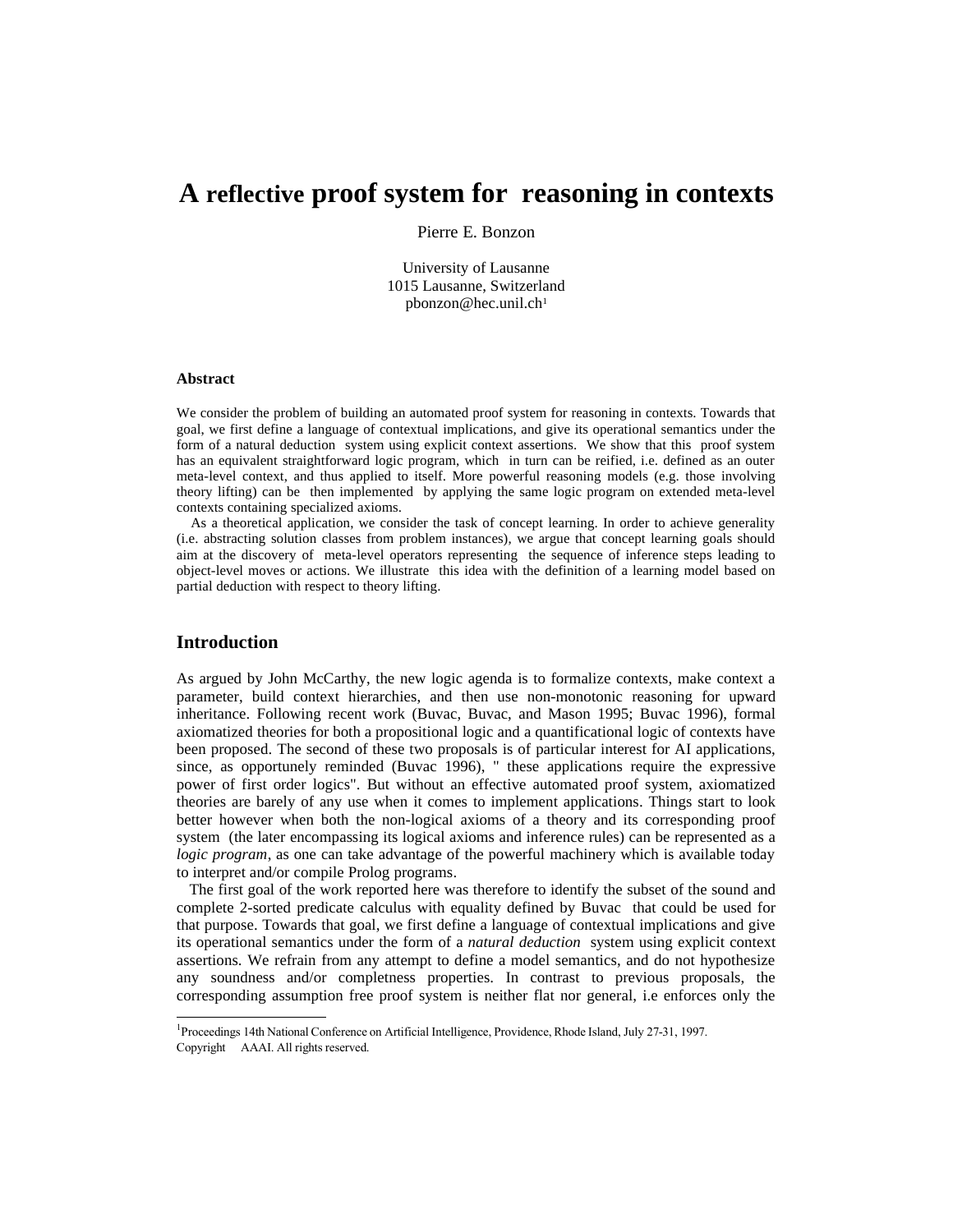backward direction of the usual flatness axiom schema. This derived proof system has an equivalent straightforward logic program, which in turn can be reified, i.e. defined as an outer meta-level context, and then applied to itself. More powerful reasoning models (e.g. those involving *theory lifting*) can be thus implemented by applying the same logic program on extended meta-level contexts containing specialized axioms. Other, more specific models (e.g. those involving *private beliefs*) will require both extended meta-level contexts and a modified logic program relaxing further what was left from the flatness axiom schema.

 A second goal was to explore theoretical applications. It is an easy matter, in any rule system, to keep track of successive rule applications into so-called *deduction traces*. Usually, these deduction traces represent sequences of object-level rule applications. But here, in addition, the reflective properties just mentioned mean that generalized deduction traces can also represent inference steps (i.e. meta-level rule applications). Taken in conjunction with the general theory lifting mechanism (McCarthy 1993) that can itself be reified and included into a meta-level context, these capabilities open the door to a new kind of learning models. Instead of looking for the definition of object-level operators or concepts (thus facing the difficult problem of abstracting solutions classes from problem instances), learning goals can aim at the discovery of meta-level operators representing the sequence of inference steps leading to object-level moves or actions. These meta-level operators can be easily obtainable from generalized deduction traces. As a preliminary report on this ongoing work, we illustrate this idea with the definition of a learning model based on partial deduction with respect to theory lifting. This particular system can be used to both produce and later reuse partially instantiated deduction traces corresponding to generic meta-level operators applicable in various contexts.

## **A Restricted Logic**

We shall rely on a few basic definitions, including those for terms and atomic formulas of first order logic. We will also assume the usual definitions of a substitution  $\theta$ , of an instance  $e\theta$  or Eθ (of a single expression e or of a set of expressions E) and of a most general unifier (mgu) of a set of expressions.

## **Syntax**

Let us first define a language *L* of *contextual implications*. Following (Buvac 1996), we consider a two-sorted predicate calculus (without identity), and denote by *C* the set of terms of the context sort, and by *A* the set of atomic formulas of the discourse sort. Our language *L* is then defined as the least set satisfying the equation  $L = A \cup L \rightarrow L \cup \text{ist}(C, L)$ . The subset  $F \subset$ *L* whose formulas do not contain implications defines the language of *contextual facts.*

**Definition (context assertion):** A context assertion is a formula  $\alpha$ : $\Phi$  where  $\alpha$  is a term denoting a context and  $\Phi$  is a a set of contextual implications, i.e.  $\Phi \subset L$ , with all variables appearing in either  $\alpha$  or  $\Phi$  universally quantified

```
e.g. block(s0):[on(a,b),on(b,c)].block(S):[on(X,Y)->above(X,Y)].c0:[ist(C,P->Q)->ist(C,P)->ist(C,Q)].
```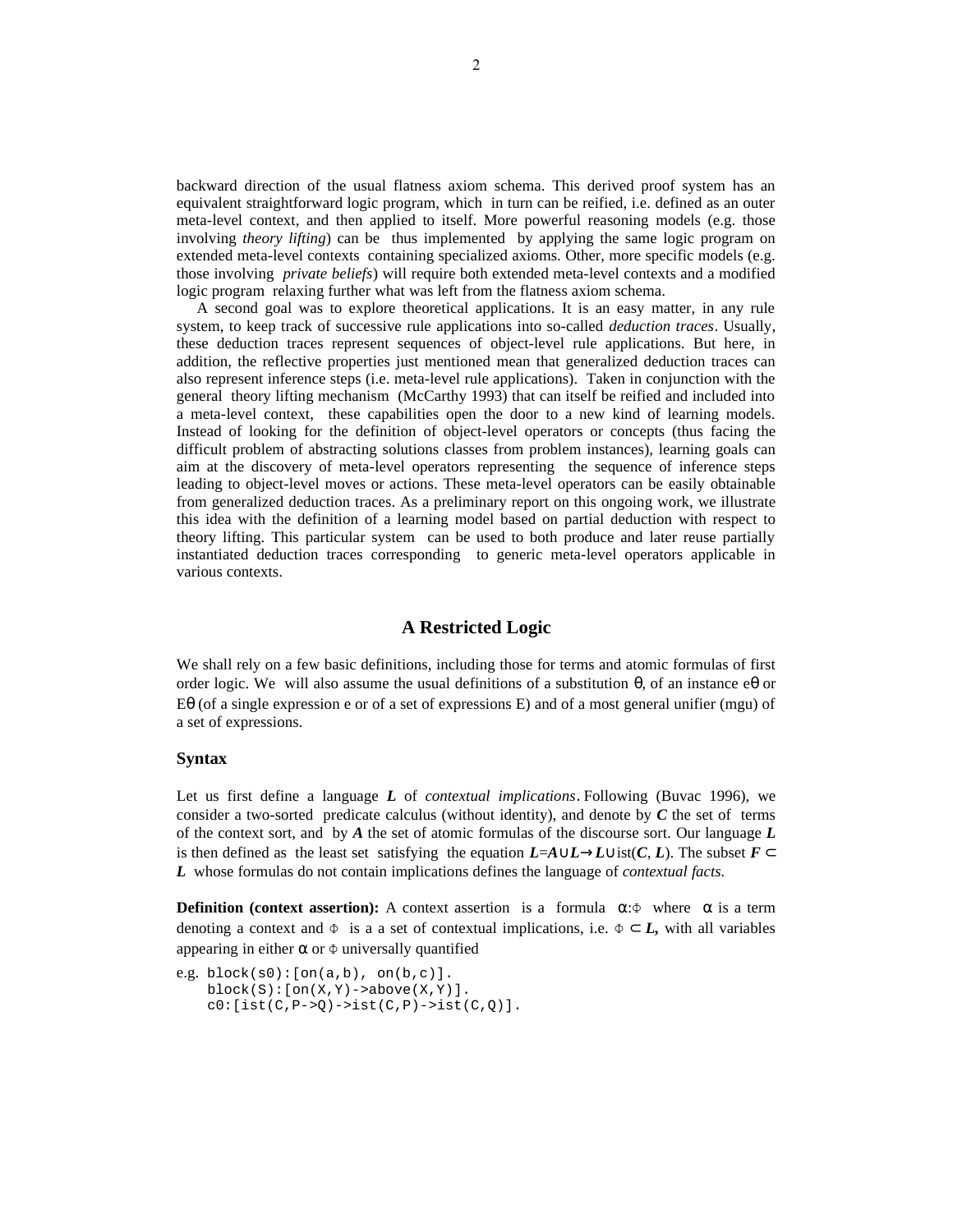N.B We adopt the PROLOG convention of using capital letters to represent variables and following the results of ambivalent logic (Kalsbeek and Jiang 1995) we do not distinguish between ordinary (e.g. x, y, c) and meta variables (e.g. P, Q) representing arbitrary formulas.

 Given a context assertion α:Φ and a context C, we will say that assertion α:Φ *relates to* (or partially defines) context C if C can be unified with  $\alpha$ .

**Definition (axiom instance):** If C is a context and  $\alpha$ : $\Phi$  is a context assertion related to C, with Cθ=  $\alpha$ θ (i.e. θ is a mgu of C and  $\alpha$ ), then any formula P wich can be unified with a formula φθ ∈ Φθ is called an *axiom instance* for context C.

## **Proof Systems**

We shall assume a basic understanding of the management of assumptions in natural deduction, see for instance (Lalement 1993).

#### *Notation*

instance(C,P)  $\Leftrightarrow$  P is an axiom instance for C, i.e in Prolog, instance(C,P):-C:L,member(P,L).

 $C: \Leftrightarrow$  context C is assumed, i.e. C is an active assumption

[C:] ⇔ if ∃ at most one active assumption, namely C: , then it can be discharged; else if there is no active assumption, then C: can be assumed and simultaneously discharged (i.e. there is no actual discharge)

## **1. Natural deduction of contextual facts**

Applicable inference rules are defined as follows:

|                         | instance(C, P)       |  |  |
|-------------------------|----------------------|--|--|
| axiom                   |                      |  |  |
|                         | ist(C,P)             |  |  |
|                         | $C$ :, ist $(C,P)$   |  |  |
| entering context        |                      |  |  |
|                         | P                    |  |  |
|                         | $P\rightarrow Q$ , P |  |  |
| implication elimination |                      |  |  |
| (modus ponens)          | Q                    |  |  |
|                         | [C:]                 |  |  |
|                         | P                    |  |  |
| leaving context         |                      |  |  |
|                         | ist(C,P)             |  |  |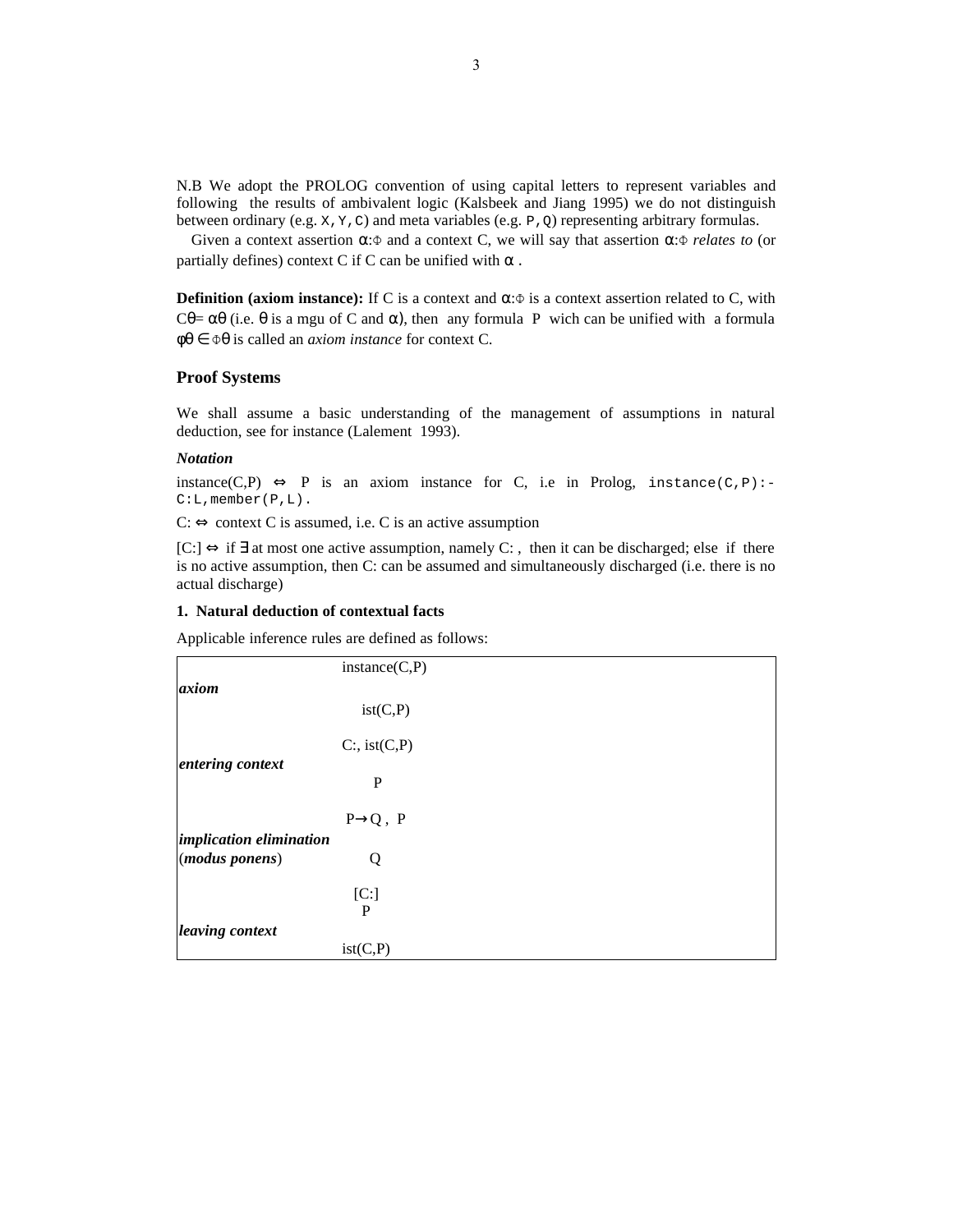Conspicuously absent from this set of inference rules is the converse of modus ponens, i.e. the rule

$$
[P]
$$
\nimplication introduction

\n
$$
P \rightarrow Q
$$

In full generality, this rule is required to ensure the completness of the system. However, since we will restrict ourselves to the derivation of *contextual facts*, this rule can be dispensed with altogether (by *reductio ad absurdum*: such a rule is required by *modus ponens* only; furthermore, as implications associate to the right, it is required to establish its first premiss  $P\rightarrow Q$  in order to derive Q which otherwise cannot be derived (1); as its premiss must hold, Q must hold when *P* is assumed; *Q* must hold either by *axiom,* which contradicts (1), or by *modus ponens*, which in turn leads into an infinite regress).

**Definition (deduction relation |-):** A fact P is said to be derivable in the *(inner)* context C, noted C | P, iff  $\exists$  a derivation (in the usual sense) of ist(C,P) with no active assumptions. Since we restrict ourselves to the derivation of contextual facts, our deduction relation  $\vdash$  is defined over *C*×*F.*

N.B. Extended derivation of formulas with arbitrary nesting depth will require the introduction of *outer* contexts reifying  $\vdash$  (see below).

Let us now consider the following assumption free proof system and logic program:

| axiom         | instance(C, P)                          |
|---------------|-----------------------------------------|
|               | ist(C,P)                                |
| modus ponens  | $ist(C, P \rightarrow Q)$ , $ist(C, P)$ |
|               | ist(C,Q)                                |
| semi-flatness | ist(C1,P1)                              |
|               | ist(C, ist(C1, P1))                     |

#### **2. Assumption free proof system**

#### **3. Logic program**

 $(3.1)$  ist(C,P) :- instance(C,P). **(3.2)** ist(C,Q) :- ist(C,P->Q),ist(C,P). **(3.3)** ist(C,ist(C1,P1)) :- ist(C1,P1).

**Proposition (equivalence):** Proof systems 1., 2. and 3. are equivalent**,** i.e. if a formula is derivable in one system, then it is also derivable in the other two systems.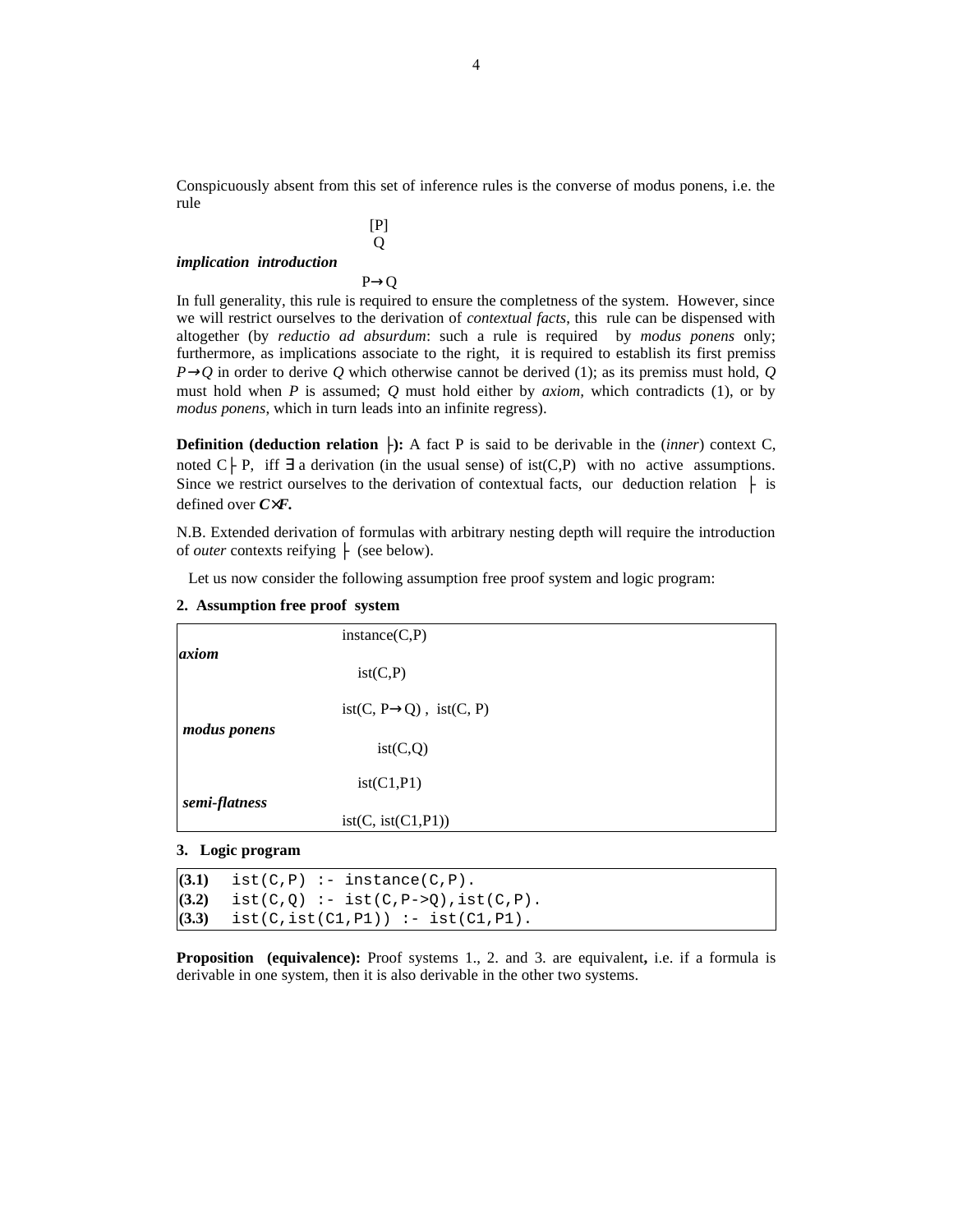*Proof* (by rule application cases).

a)  $1. \Rightarrow 2.$ 

- *axiom* in both systems are literally equivalent
- *modus ponens* in 1. either directly or indirectly requires *entering context* (otherwise its first premise  $P\rightarrow Q$  leads to an infinite regress); consider these two steps together with the subsequent step of *leaving context*; these combined steps necessarily rely on a context assumption, say *C*:, with  $ist(C, P \rightarrow Q)$  previously established; provided that there can be at most one active context assumption when leaving, the second premiss *P* either relies on the same assumption, with  $ist(C, P)$  previously established, or does not depend on any assumption; in this last case, P must be previously established and  $P=ist(CI,PI)$ ; in any case, discharging *C*: will establish  $ist(C, Q)$  from  $ist(C, P \rightarrow Q)$  previously established and either *ist(C,P)* or *P* previously established; as *ist(C, P)* follows by *semi-flatness* from *P* whenever *P=ist(C1,P1)*, these combined steps reduce to *modus ponens* in 2.
- entering context is required by *modus ponens* only, and this case is covered above
- if *P* = *ist(C1,P1)* then *leaving context* reduces to *semi-flatness*; otherwise *leaving context* can only require *modus ponens*, and this case is covered above
- b)  $2 \Rightarrow 1$ .
- *axiom* in both systems are literally equivalent
- *- modus ponens* in 2. expands in 1. into a sequence of *entering context*, *modus ponens* and *leaving context*
- *- semi-flatness* reduces to *leaving context* (without actual discharge).

c) 2.  $\Leftrightarrow$  3.

system 2. and logic program 3. are literally equivalent (i.e. syntactic variant).

 Relating 2. to the complete system of (Buvac 1996), by discarding non applicable axioms and inference rules and taking into account explicit context assertions, shows that in contrast to this system ours is neither flat nor general. *Semi-flatness* as defined in system 2. retains only the backward direction of the flatness axiom schema. If, as suggested in (McCarthy 1993), we regard ist(C,P) as analogous to  $C \rightarrow P$ , then semi-flatness is mirrored by the valid formula  $(C1\rightarrow P1) \rightarrow (C\rightarrow C1\rightarrow P1)$ , whereas the converse formula is not valid.

N.B. Rejecting half of flatness protects logic program 3. from harmful indirect left recursion. Yet, systems such as Prolog which rely on a uniform depth first search strategy will still get into infinite recursion. As a way out, one may implement an *iterative deepening search* as follows:

```
search(ist(C,Q)\N):-ist(C,Q)\N; N1 is N+1,
                     search(ist(C,Q)\N1).
with 
ist(C,Q)\N :- instance(C,Q);
               N>0, N1 is N-1,
              ist(C,P->Q)\N1,ist(C,P)\N1.
ist(C0,ist(C,P))\N : - ist(C,P)\N.and the new top level call
ist(C,0) :- search(ist(C,0) \1).
```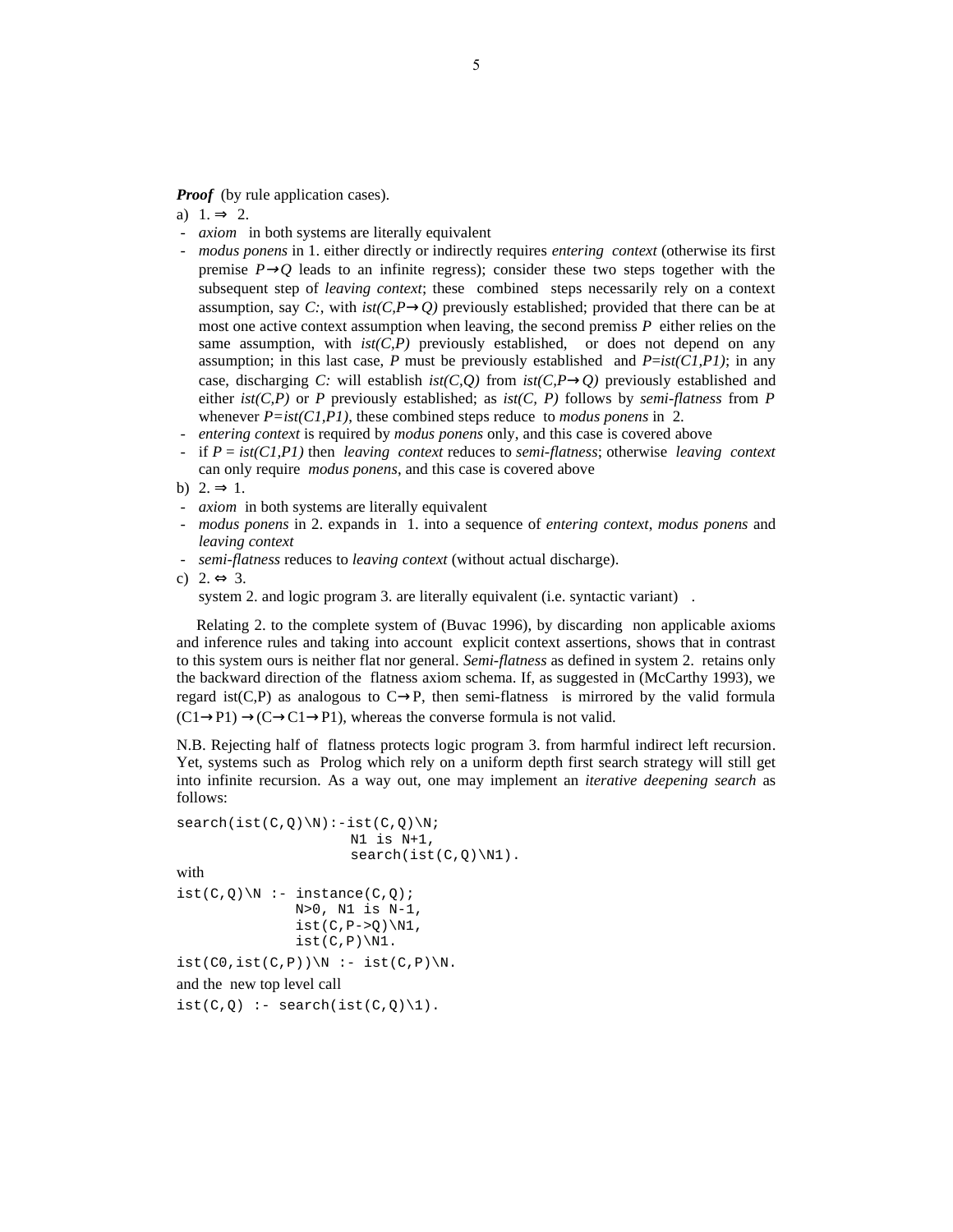As postulated in (McCarthy 1993), our language *L* allows for relations among contexts to be expressed as sentences in the language. In particular,  $ist(C,P)$  formulas could "always be considered as themselves asserted within a context", leading thus to introduce *outer* contexts. In contrast to previous similar definitions (e.g. Weyhrauch 1980; Bowen and Kowalski 1982; Giunchiglia, Serafini and Simpson 1992; Attardi and Simi 1995) that are stated as inference rules allowing for the deduction of higher-order (or meta-level) formulas, the following definitions *characterize* a given outer context c0 with respect to the deduction relation.

Let c0 be a non empty context (i.e. such that there exists at least one assertion related to c0).

#### **Definitions**

(*reflecting up*): if  $\forall$  C,P (C  $\vdash$  P  $\Rightarrow$  c0  $\vdash$  ist(C,P)) then c0 *reflects up* relation  $\vdash$ (*reflecting down*): if  $\forall$  C,P (c0  $\vdash$  ist(C,P)  $\Rightarrow$  C $\vdash$  P) then c0 *reflects down* relation  $\dashv$ (*reifying*): if c0 reflects relation  $\vdash$  both up and down, then c0 is a *reification* of relation  $\vdash$ 

**Proposition (reification):** If c0:[ist(C, P $\rightarrow$ Q)  $\rightarrow$  ist(C,P)  $\rightarrow$  ist(C,Q)] is the only context assertion related to c0, then c0 is a reification of  $\vdash$ .

#### *Proof*

a) *reflecting up* follows by *semi-flatness* in 2.

 $(1)$ 

 $\qquad \qquad (2)$ 

b) *reflecting down* follows by rule application cases in 2.: ist(c0,ist(C,Q)) derives from *semiflatness* or *modus ponens*; thus either ist(C,Q), or we have

 $ist(c0, P' \rightarrow ist(C,Q))$ ,  $ist(c0, P')$ 

 $ist(c0, ist(C,0))$ 

and in turn, ist(c0,  $P' \rightarrow \text{ist}(C,Q)$ ) in (1) necessarily derives from *modus ponens*, i.e. we have

 $\text{ist}(c0, P'' \rightarrow P' \rightarrow \text{ist}(C,Q))$ ,  $\text{ist}(c0, P'')$ 

 $ist(c0, P' \rightarrow ist(C,Q))$ 

The first premiss in (2), i.e. ist(c0, P" $\rightarrow$ P' $\rightarrow$  ist(C,Q)), derives from *axiom* (if it were to derive from another *modus modens*, this would lead to an infinite regress), i.e. we have ist(c0, ist(C, P→O) → ist(C,P) → ist(C,O)) which leads to P'= ist(C,P) and P'' = ist(C, P→O); finally, the second premiss in (1) and (2), i.e. ist(c0, P') and ist(c0, P''), both derive from *semi-flatness* (it they were to derive from *modus ponens*, this would lead to an infinite regress); both P' and P'' must thus be derivable, and ist(C,Q) follows by *modus ponens* on P' and P'' .

## **Theoretical Relevance and/or Applications**

By definition, if c0 is a reification of  $\vdash$  then it has the same deductive power (modulo a modality), i.e. the derivation of any P in any inner context C can be replaced by the derivation of ist $(C, P)$  in the outer context c0. The following is an example using previously given context assertions and system 2.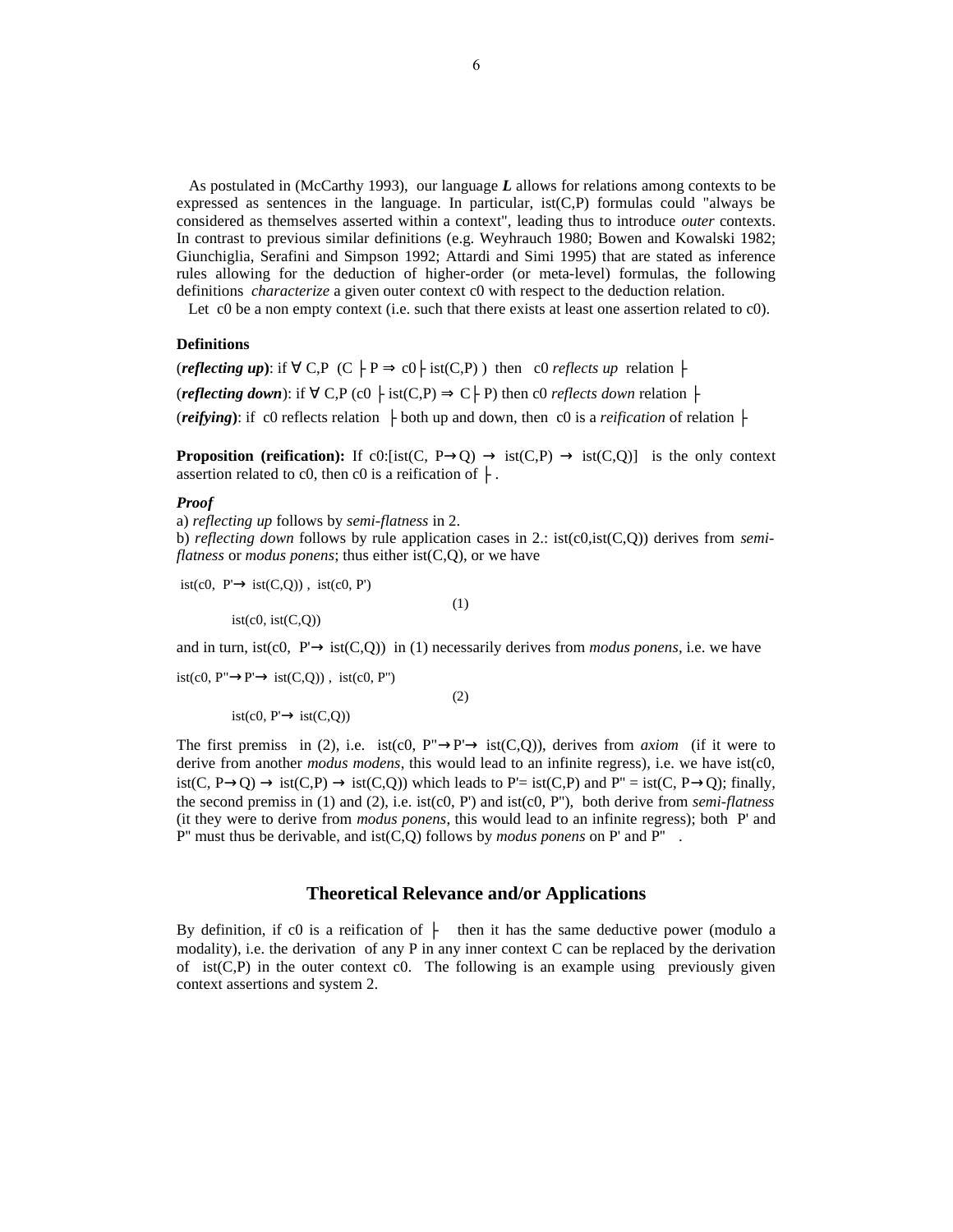```
1 ist(c0, ist(C, P \rightarrow Q) \rightarrow ist(C, P) \rightarrow ist(C, Q))
           (by axiom)
2 ist(block(s0), on(X, Y) \rightarrow above(X, Y)(by axiom)
3 ist(c0, ist(block(s0), on(X,Y) \rightarrow above(X,Y)))
           (by semi-flatness on 2)
4 ist(c0, ist(block(s0), on(X,Y)) \rightarrow ist(block(s0), above(X,Y)))
           (by modus ponens on 1 and 3)
5 ist(block(s0), on(a,b))
           (by axiom )
6 ist(c0, ist(block(s0), on(a,b)))
           (by semi-flatness on 5)
7 ist(c0, ist(block(s0), above(a,b)))
          (by modus ponens on 4 and 6)
```
More interesting cases arise when c0 corresponds to non conservative extensions of  $\vdash$ , i.e embodies stronger principles (Giunchiglia and Serafini 1994), thus allowing for the derivation (modulo a modality) of formulas that would otherwise not be derivable.

## **Theory lifting**

As an example of a derivation that requires an extended outer context  $\circ$  0, let us consider the following assertions implementing *theory lifting* (McCarthy 1993) :

```
above_{theory}: [on(X,Y) \rightarrow above(X,Y)].block(s0):[on(a,b)].block(S) :[ist(above_theory,P) 
                \rightarrow ist(block(S), P)].
c0:[ist(C,P->Q) \longrightarrow ist(C,P) \longrightarrow ist(C,Q),ist(C, ist(A,P) -> ist(C,P))\rightarrowist(A, P)\Rightarrow ist(C, P)].
```
 According to the *specific lifting axiom* now asserted within block(S), any rule P stated within above\_theory holds within  $block(S)$ . To actually enforce this (or any other) specific axiom, a new *lifting inference rule* is asserted within outer context c0. It must be noted that in contrast to (McCarthy 1993) and as postulated in (Attardi and Simi 1994), our implementation of theory lifting relies on an explicit outer context. However, in contrast to Attardi and Simi (whose lifting axiom asserted within c0 is bound to the above\_theory context), our lifting inference rule is truly general.

## **Private beliefs**

Semi-flat contexts cannot be models for private beliefs: if a modality bel( $X, P$ ) is introduced to mean that agent x believes P to be true, then  $bel(Y, bel(X, P))$ : -  $bel(X, P)$  is a counterintuitive inference rule. Let us consider instead the restricted rule

 $ist(b0, bel(X,P)):- instance(X,P)$  (1)

together with the extended outer context assertion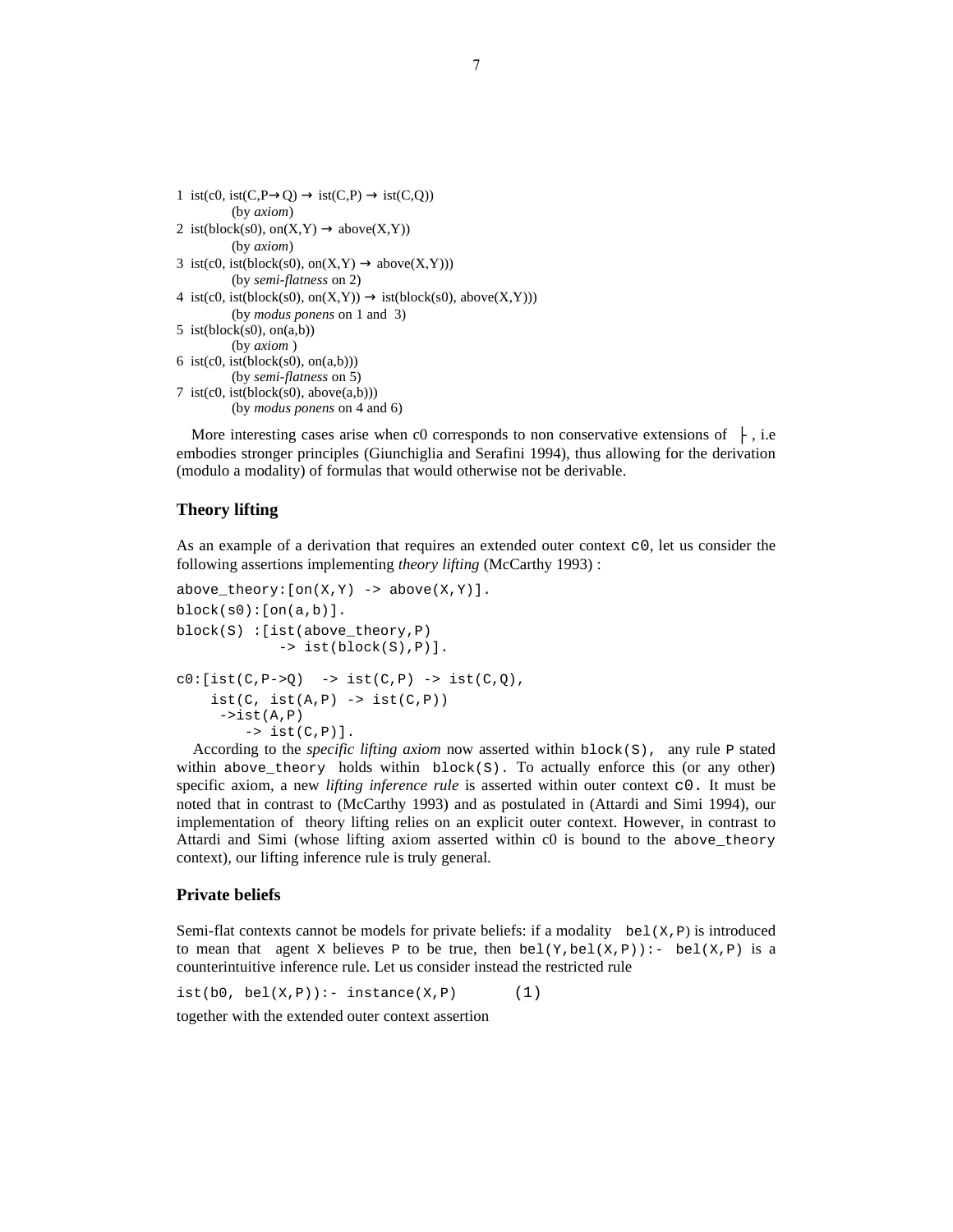```
b0: [bel(X, P->0) -> bel(X, P) -> bel(X, 0),(bel(X,A) \rightarrow bel(X,B) \rightarrow bel(X,C))\rightarrow bel(Y, bel(X,A))
               \rightarrow bel(Y, bel(X,B))
                     \rightarrow bel(Y, bel(X,C))].
```
in which the second inference rule enables the *nested application* (at any depth) of the first or any other similar rule. Substituting (1) for the semi-flatness rule in logic program 3. will result in a new proof system allowing for the derivation, within outer context b0, of bel modalities (modulo outer ist modalities), i.e. of nested formulas of the form  $ist(b0,$ bel(X,P)),  $ist(b0, bel(Y,bel(X,P)))$ , and so on.

#### **Reflective contexts**

*Reflective contexts,* which keep track of derivations, involve a new modality  $reflect(V, W)$ meaning that W holds because of the sequence of inference steps V. A simple reflective context can be defined as

```
r0:[instance(C,P)->reflect(axiom(C),ist(C,P)),
     reflect(X,ist(C,P->Q))
      -> reflect(Y,ist(C,P))
          \rightarrow reflect(mp(X,Y),ist(C,Q))].
```
 Its first rule simply reflects an *axiom* instantiation. The second one reflects an application of *modus ponens* reified into the term  $mp(X, Y)$ , where X and Y are the reified inference steps needed to derive the antecedents  $P\rightarrow Q$  and P, respectively. As an example, the call

```
ist(r0,reflect(D,ist(C,above(X,Y))))
```
will result in the following instantiation for  $D$ 

 $D = mp(axiom(bllock(s0))$ ,  $axiom(bllock(s0))$ 

N.B. As instance( $C, P$ ) is actually a Prolog procedure (defined earlier), in order for such a call to appear in a context assertion, semi-flatness in logic program 3. must be extended with

**(3.4)** ist(C,instance(C1,P1)):-instance(C1,P1).

 The inference steps taken during the above derivation have been turned into a *fully instantiated* trace D. Conversely D can be *forced* back into  $r \theta$ , driving the derivation into the same inference steps. Constraining a derivation with a fully instantiated trace leads to a reduced search space and thus makes D equivalent to a *specific* meta-level operator for deriving  $a$  above  $(X, Y)$  in context block(s0). Similarly, *partially instantiated* traces would lead to *generic* operators applicable in various contexts, e.g. in any context block(S).

 Deriving traces, e.g. by hopping up first to another meta-level context, accounts for the *learning* of an operator. Hopping down again to force these traces is equivalent to *applying* an operator. To illustrate these ideas, we shall consider a particular learning model based on *theory lifting*. Partially instantiated traces will be constituted of embedded sequences of modus ponens applications whose first antecedent only will be specified. Furthermore, this first antecedent will follow from the lifting inference rule introduced earlier (i.e. a process equivalent to *partial deduction* with respect to theory lifting). Our learning model can thus be defined in terms of the following inputs: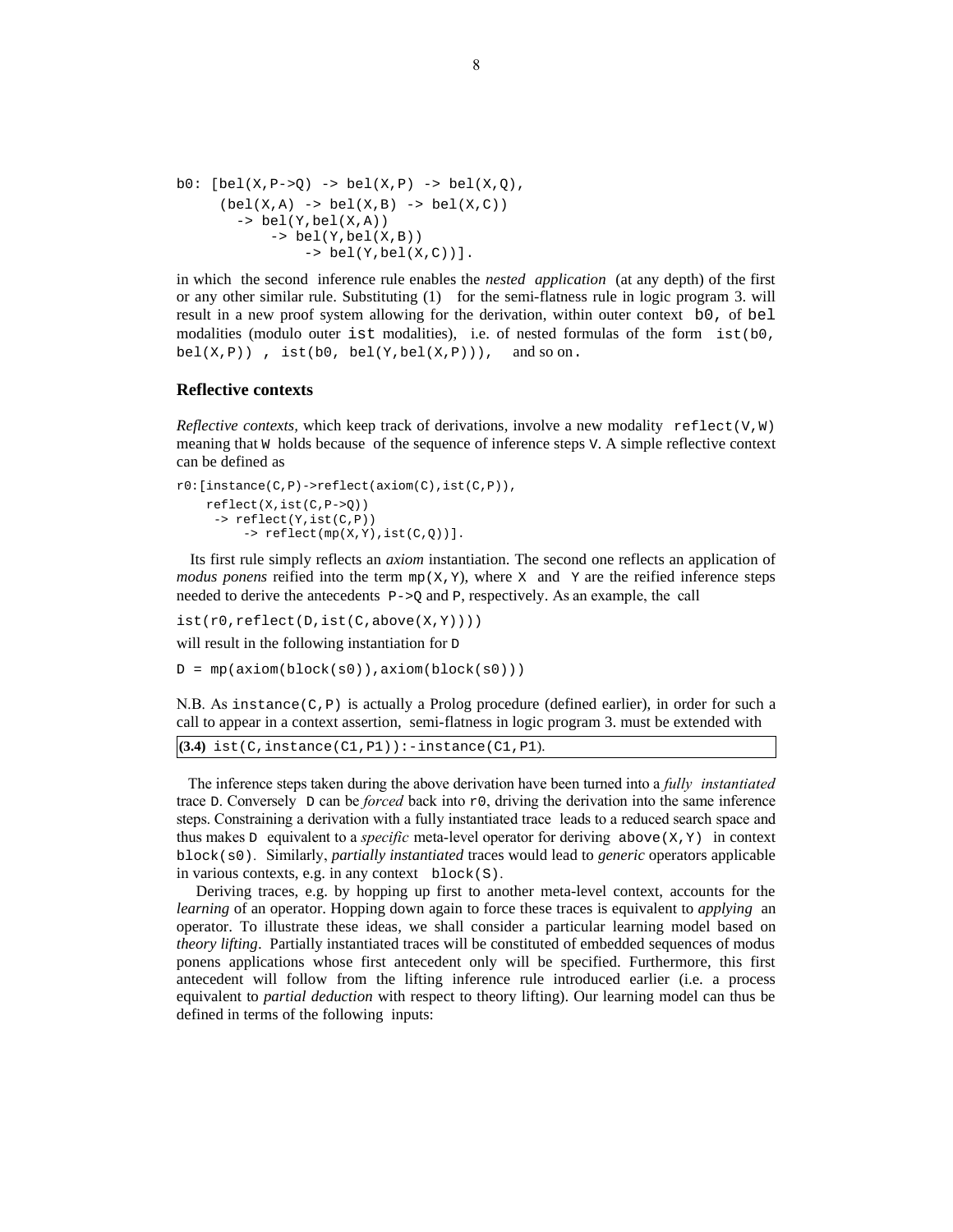- a collection of *domain* theories, e.g. block(S)
- a collection of *liftable theories* together with specific *lifting axioms* (e.g. as in above\_theory)
- a reflective context allowing to carry out *partial deductions* with respect to theory lifting.

Such a reflective context  $r1$  associates a reflective form of the lifting inference rule with a shortened form of modus ponens, i.e.

```
r1:[\text{instance}(C,\text{ist}(A,P) \rightarrow \text{ist}(C,P)) ->instance(A,P)
        ->reflect(lift(axiom(C),axiom(A)),ist(C,P))
     reflect(X,ist(C,P->Q))
      ->reflect(mp(X,_),ist(C,Q))].
```
 The goal of the system is then to discover *control rules* given under the form of partially instantiated traces of applicable inference steps leading to specific facts which follow from the lifting of theories into selected domains. While it is notoriously difficult to abstract solution classes or concepts from specific facts, applicable inference steps are not bound to specific data instances and thus directly achieve *generality.*

As an example, the call

```
ist(r1,reflect(D,ist(C,above(X,Y))))
```
will lead to the following partial instantiation for D

 $D = mp(lift(axiom(bllock()))$ , axiom(above\_theory)),\_)

thus defining a generic meta-level operator, which could be seen as an application of the following *control rule*:

*in order to get specific facts, first select a specific lifting axiom, then instantiate the corresponding liftable theory, and finally conclude by applying some rule from the lifted theory.*

While this control rule itself was not explicitely given, an appropriate instantiation was *learned* under the form of a partially instantiated trace D.

## **Related work**

(McCarthy, J. 1993) and (Buvac, S. 1996) have been the primary source of inspiration for this research. Our work is also very much related to (Attardi and Simi 1994), who first formally linked reasoning in context with natural deduction. Yet the system they end up with is not an automated one. The theoretical results reported in (Massacci 1996) rely on a definition of a tableaux calculus which "satisfies the strong confluence property and therefore can be adapted to many search heuristics". This system, however, is restricted to the propositional case.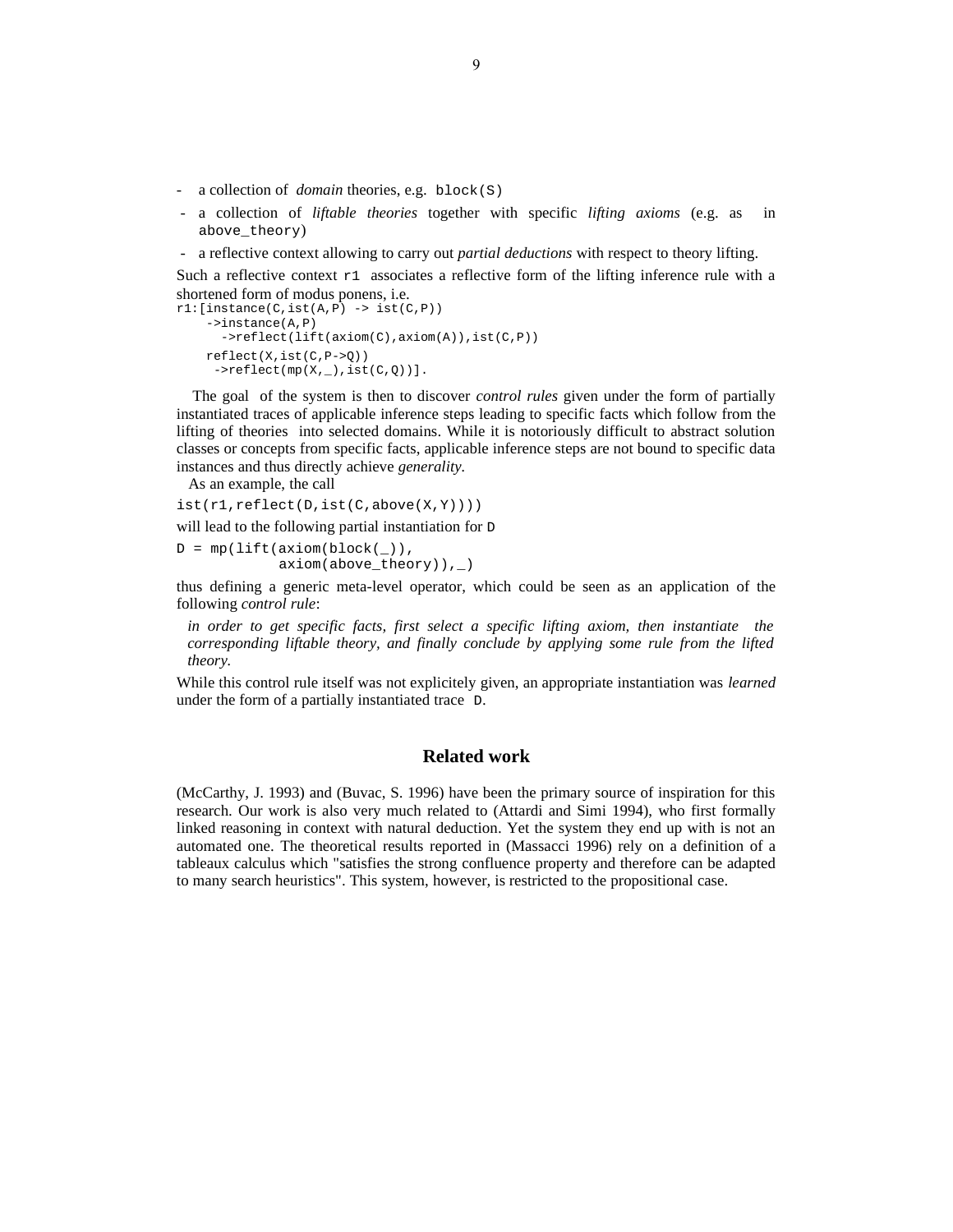# **Conclusions and future work**

Through possible extensions of outer contexts mirroring its Prolog proof procedure, our reflective proof system can be tailored to the needs of various inner contexts. As an exemple, *common beliefs* can be seen as a case of theory lifting into private beliefs. On the other hand, the uniform depth first search strategy of Prolog results in its relative inefficiency. This could be alleviated by a direct implementation of a deepening search of logic program 3.

 A semantic account of the language is needed in order to get an understanding of the semiflatness hypothesis. By formalizing the analogy  $ist(C,P)\cong C\rightarrow P$  to include ist(C,ist(C1,P1))≅C→C1→P1, it could offer  $C\rightarrow C1$  as a model for "C *subsumes* C1", (C→C1)∧(C1→C) for "C is *equivalent* to C1", and (C→C1)∨(C1→C) for "C is *compatible* with C1". Any pair of compatible contexts would then satisfy the formula mirroring semiflatness.

# **Acknowledgments**

Thanks to the referees for their valuable comments. This work has been supported by the Swiss National Research Council under contract n° 2100-045664.95/1.